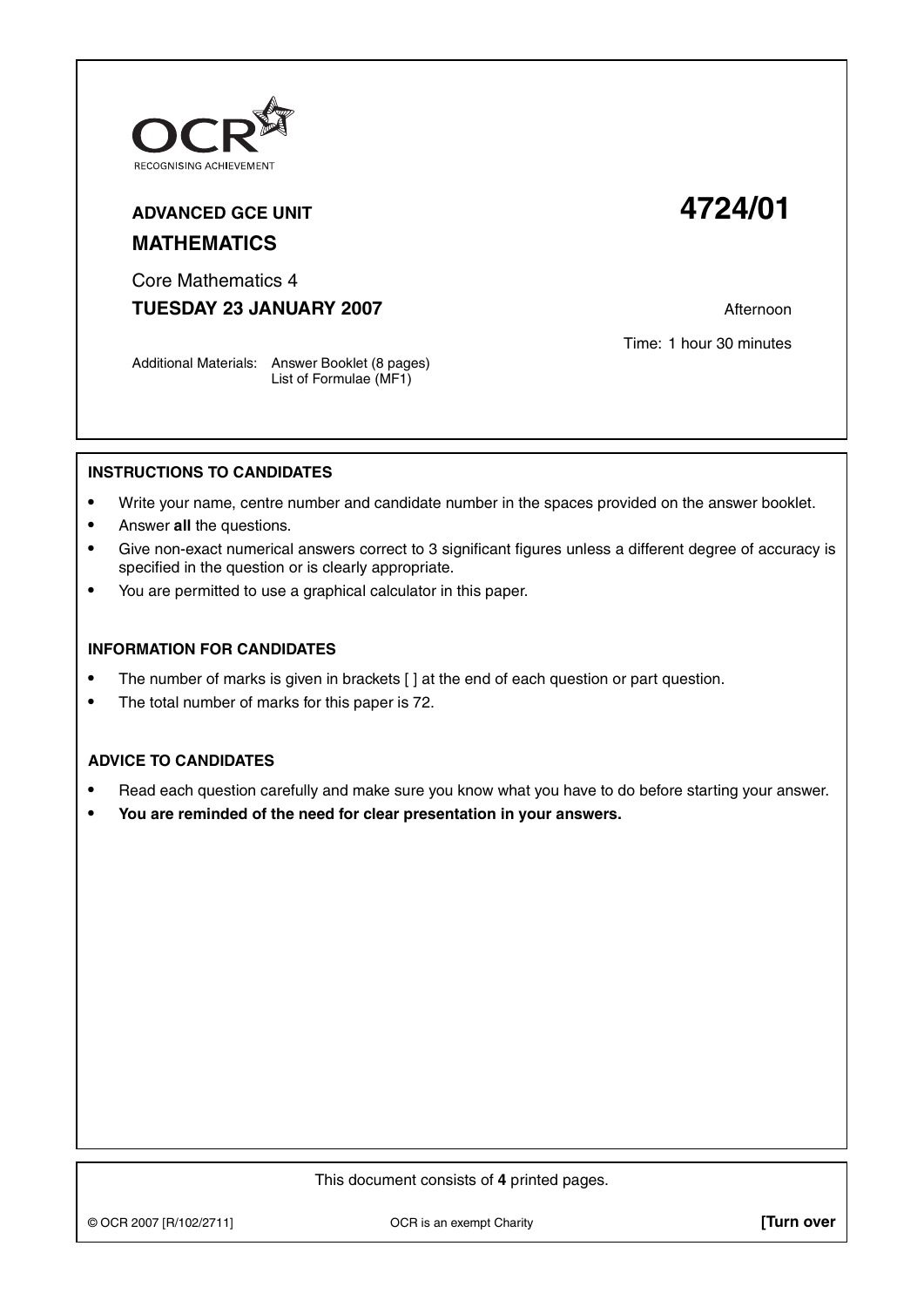**2**

**1** It is given that

$$
f(x) = \frac{x^2 + 2x - 24}{x^2 - 4x}
$$
 for  $x \neq 0$ ,  $x \neq 4$ .

Express  $f(x)$  in its simplest form. [3]

2 Find the exact value of 
$$
\int_{1}^{2} x \ln x \, dx.
$$
 [5]

- **3** The points *A* and *B* have position vectors **a** and **b** relative to an origin *O*, where **a** = 4**i** + 3**j** − 2**k** and **.** 
	- **(i)** Find the length of  $AB$ . [3]
	- **(ii)** Use a scalar product to find angle *OAB*. [3]
- **4** Use the substitution  $u = 2x 5$  to show that 3 5 2  $(4x-8)(2x-5)^7 dx = \frac{17}{72}$  $\frac{17}{72}$ . [5]
- **5** (i) Expand  $(1 3x)^{-\frac{1}{3}}$  in ascending powers of *x*, up to and including the term in  $x^3$ . [4]
	- (ii) Hence find the coefficient of  $x^3$  in the expansion of  $(1 3(x + x^3))^{-\frac{1}{3}}$ .  $[3]$
- **6** (i) Express  $\frac{2x+1}{(x-3)^2}$  in the form  $\frac{A}{x-3}$  +  $\frac{B}{(x-3)^2}$ , where *A* and *B* are constants. [3]
	- **(ii)** Hence find the exact value of 10 4  $\frac{2x+1}{(x-3)^2}$  dx, giving your answer in the form  $a + b \ln c$ , where  $a, b$  and *c* are integers.  $[4]$
- **7** The equation of a curve is  $2x^2 + xy + y^2 = 14$ . Show that there are two stationary points on the curve and find their coordinates. [8]
- **8** The parametric equations of a curve are  $x = 2t^2$ ,  $y = 4t$ . Two points on the curve are  $P(2p^2, 4p)$  and  $Q(2q^2, 4q)$ .
	- (i) Show that the gradient of the normal to the curve at *P* is  $-p$ . [2]
	- **(ii)** Show that the gradient of the chord joining the points *P* and *Q* is  $\frac{2}{2}$ *p* + *q* . [2]
	- (iii) The chord *PQ* is the normal to the curve at *P*. Show that  $p^2 + pq + 2 = 0$ . [2]
	- **(iv)** The normal at the point *R* (8, 8) meets the curve again at *S*. The normal at *S* meets the curve again at *T*. Find the coordinates of *T*. [4]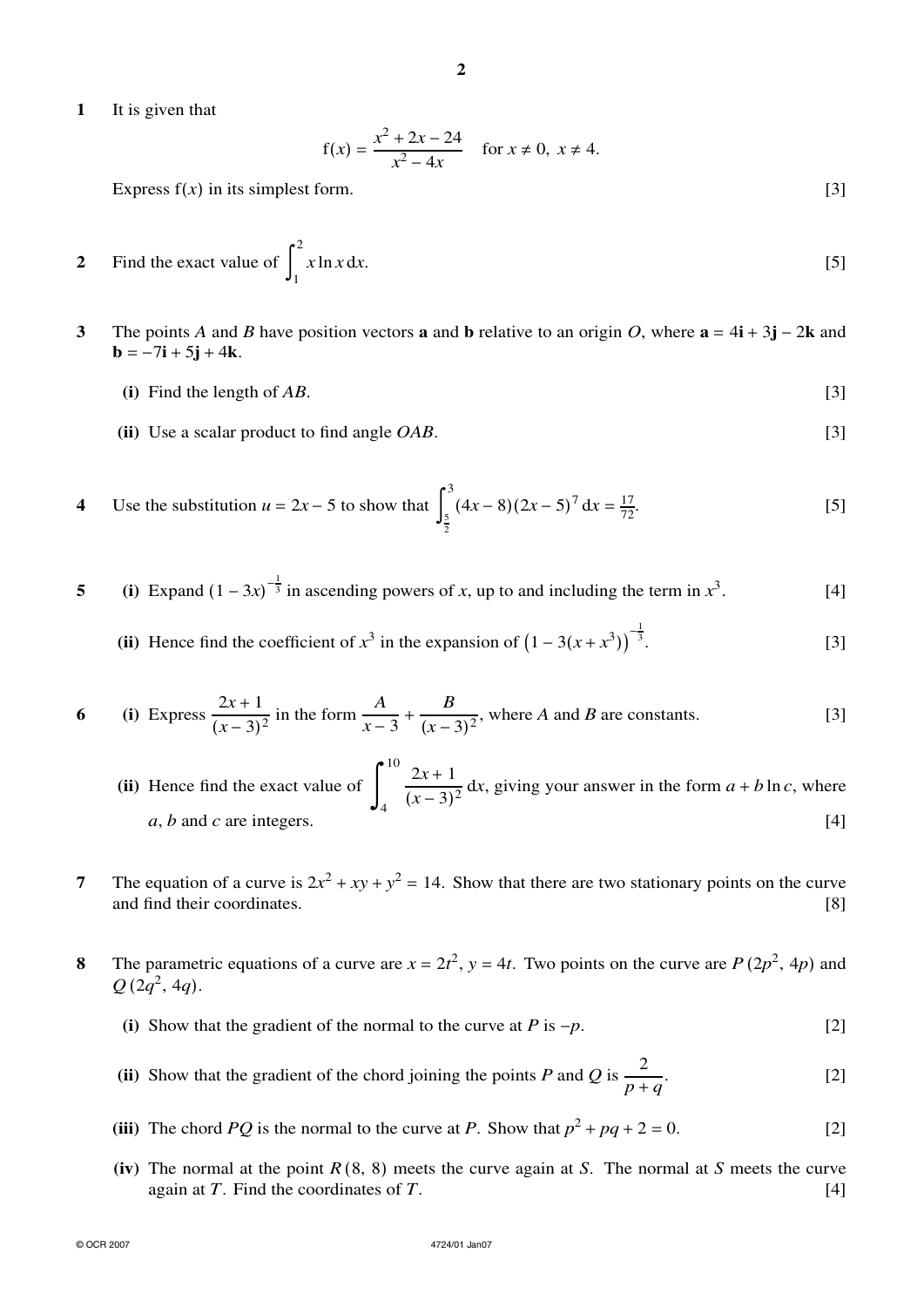**9 (i)** Find the general solution of the differential equation

$$
\frac{\sec^2 y}{\cos^2(2x)} \frac{dy}{dx} = 2.
$$
 [7]

- (ii) For the particular solution in which  $y = \frac{1}{4}\pi$  when  $x = 0$ , find the value of *y* when  $x = \frac{1}{6}$  $[3]$
- **10** The position vectors of the points *P* and *Q* with respect to an origin *O* are  $5\mathbf{i} + 2\mathbf{j} 9\mathbf{k}$  and  $4\mathbf{i} + 4\mathbf{j} 6\mathbf{k}$ respectively.
	- **(i)** Find a vector equation for the line *PQ*. [2]

The position vector of the point  $T$  is  $\mathbf{i} + 2\mathbf{j} - \mathbf{k}$ .

- **(ii)** Write down a vector equation for the line *OT* and show that *OT* is perpendicular to *PQ*. [4]
- It is given that *OT* intersects *PQ*.
- **(iii)** Find the position vector of the point of intersection of *OT* and *PQ*. [3]
- **(iv)** Hence find the perpendicular distance from *O* to *PQ*, giving your answer in an exact form. [2]